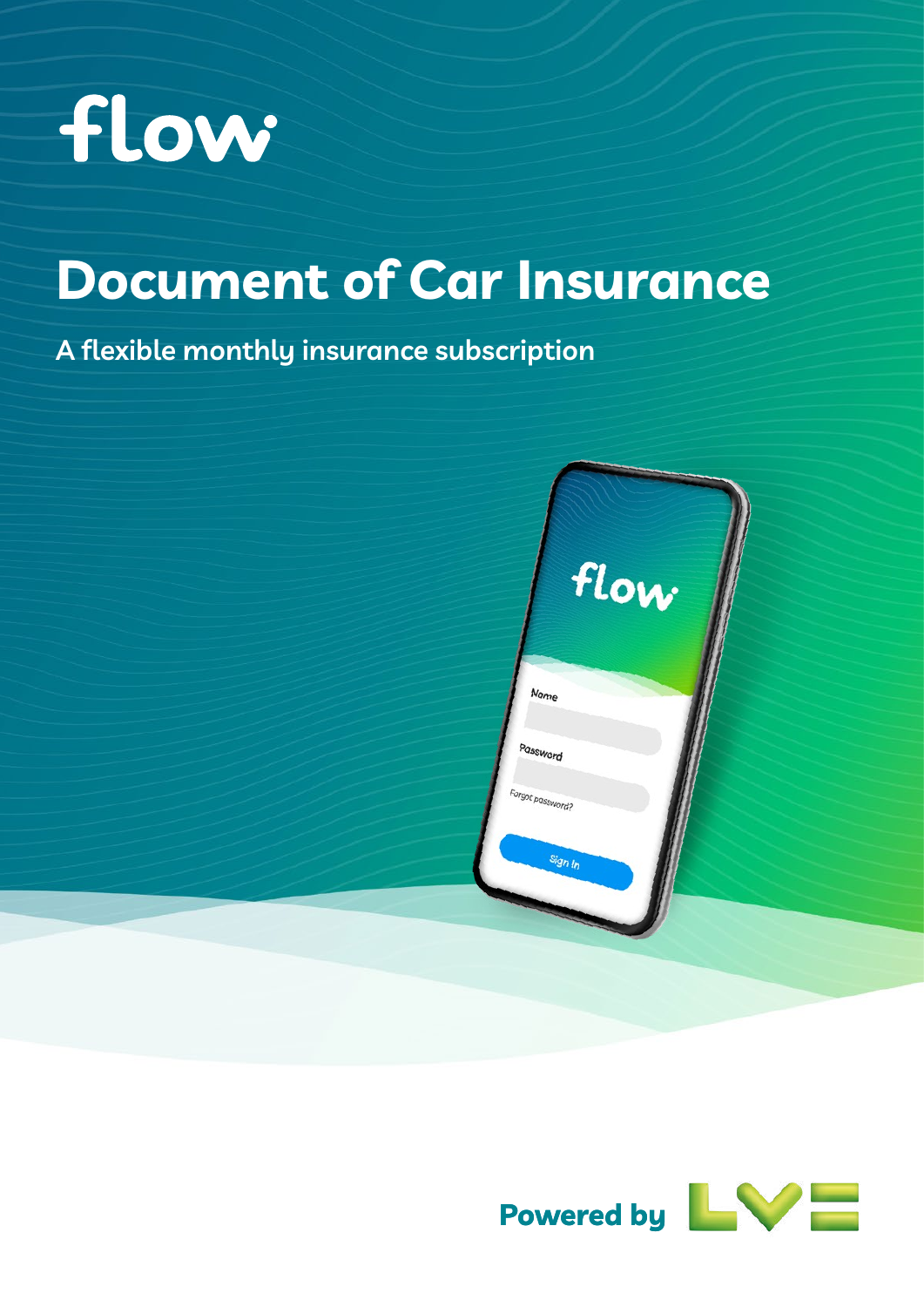# <span id="page-1-0"></span>**Welcome to Flow**

Thanks for choosing Flow, your monthly car insurance subscription.

In this booklet, you'll find everything you need to know about the cover you have with your subscription – including what is covered and what isn't - so please keep it safe with your schedule and certificate of insurance.

Flow is a monthly insurance subscription. By choosing this product you agree to pay for your insurance by recurring payment from your credit or debit card. Your insurance subscription will automatically continue each month unless you tell us otherwise. Flow will allow you to manage your insurance through your online account. We won't charge you any administration fees if you decide to change your details or cover and you are free to cancel your insurance subscription at any time without a cancellation fee.

This product meets the demands and needs of someone looking to insure their car. The level of cover and any optional extras you've chosen will be shown on your schedule. We haven't given you any advice or recommendations as to whether this product meets your specific insurance requirements.

Just so you know - our staff are paid a salary and may receive an annual bonus, but these are not directly influenced by your decision to purchase this insurance subscription.

All communications will be in English. You can get this and other documents from us in Braille, large print or audiotape by logging into your account.

# **Duplicate cover**

This product may not be suitable if you already have the same cover elsewhere e.g. with another insurer or broker, car manufacturer or other providers of car insurance. You'll need to consider whether you may be paying for duplicate cover and you should review your insurance requirements on a regular basis.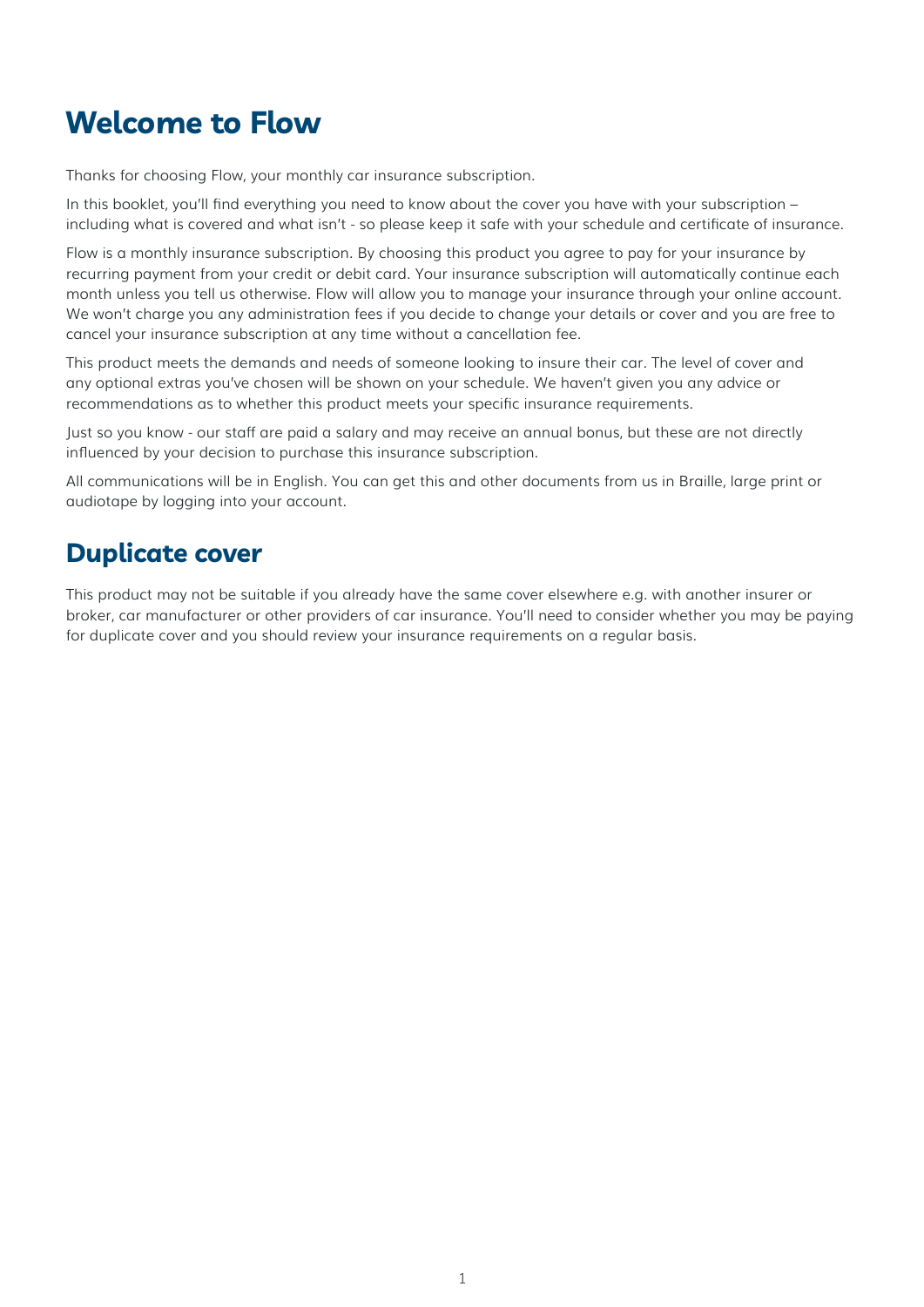# <span id="page-2-0"></span>**Contents**

|            | Welcome                                           | 1  |
|------------|---------------------------------------------------|----|
|            | Your car insurance subscription                   | 3  |
|            | Definitions                                       | 4  |
|            | Territorial limits and European cover             | 6  |
| Section 1  | Damage to your car                                | 6  |
| Section 2  | Fire and theft                                    | 6  |
|            | What isn't covered under sections 1 and 2         | 7  |
|            | How your claim's settled under sections 1 and 2   | 8  |
| Section 3  | Liability to other people                         | 9  |
| Section 4  | Use by the motor trade, hotels and car parks      | 10 |
| Section 5  | Windscreen and window glass                       | 10 |
| Section 6  | Guaranteed hire car                               | 10 |
| Section 7  | Personal accident benefits                        | 11 |
| Section 8  | Medical expenses and physical assault benefits    | 11 |
| Section 9  | Personal belongings                               | 12 |
| Section 10 | General exceptions                                | 12 |
| Section 11 | General conditions                                | 14 |
|            | A summary of how we use your personal information | 18 |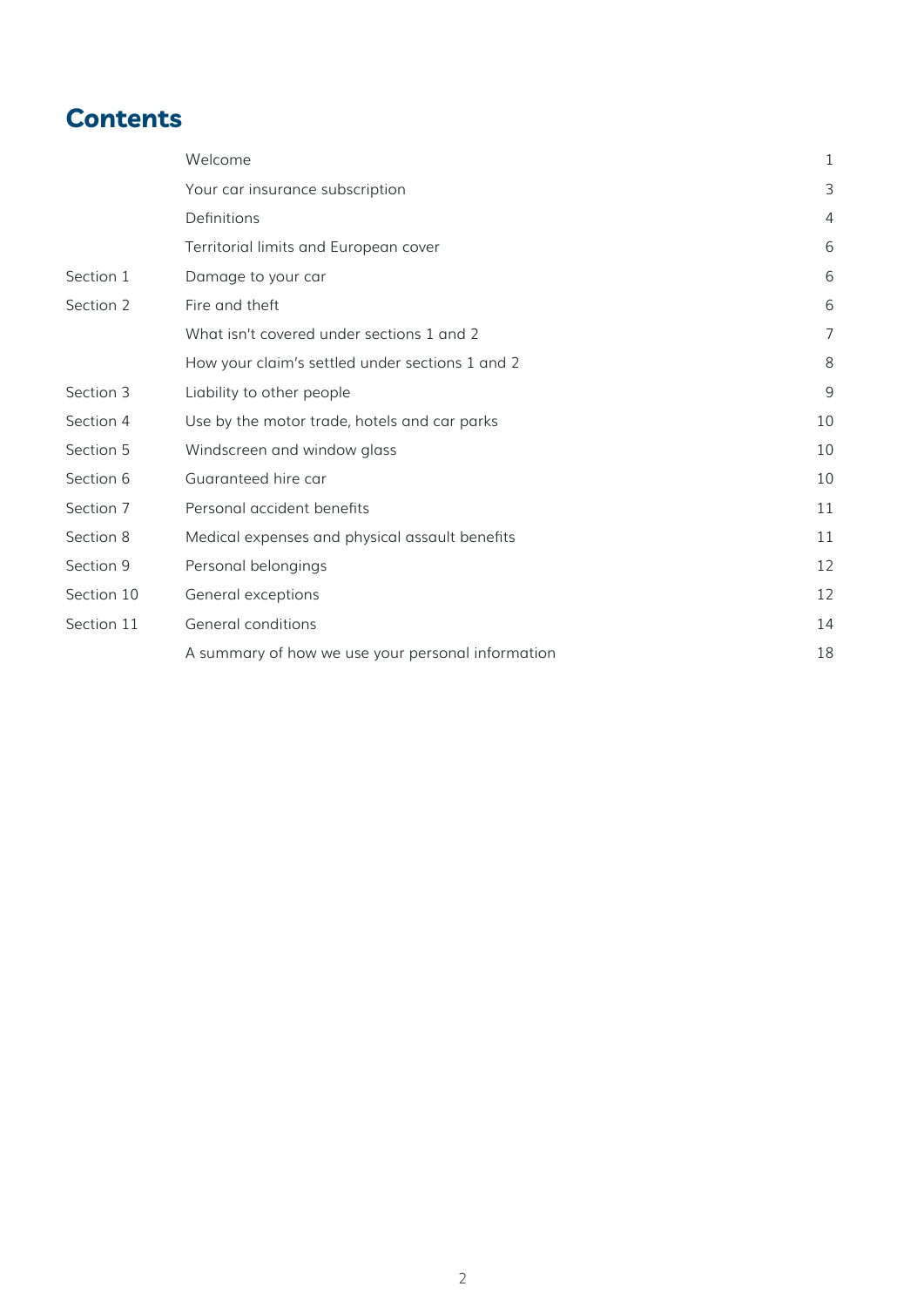# <span id="page-3-0"></span>**Your car insurance subscription**

Please read this document of car insurance, your schedule and your certificate of motor insurance as one document. This is your contract with us.

In return for your payment we'll give you insurance cover as set out in this booklet according to the cover selections and subscription period of insurance on your schedule.

Your subscription cover is underwritten by Liverpool Victoria Insurance Company Ltd.

#### **Our commitment to you**

We'll always:

- give you clear and correct information;
- be fair and reasonable;
- act as quickly as we can.

#### **Giving us the correct information**

It's important you give us correct information as we could cancel your car insurance subscription back to the start date and/or not pay a claim if you don't. Also, please check your contract and let us know if you think anything is wrong or doesn't seem right. If you're not sure whether you need to tell us about something, it's always best to check with us.

#### **To make a change**

You can log into your insurance subscription account to make changes such as - a change of car, additional driver or cancelling your car insurance subscription.

#### **To make a claim**

**0800 030 4897** (24 hours a day, 365 days a year) **(+44) 1202 848509** if calling from abroad

Follow these simple steps:

- Phone us as soon as you can.
- If your car is stolen or vandalised, report this to the police first and note the crime reference number.
- Speak to us before you make arrangements to repair, replace your car or settle your claim.

#### **To make a complaint**

If you're not happy for any reason, we want to make sure things are put right.

Please email **[customerrelations\\_flow@lv.com](mailto:customerrelations_flow%40lv.com?subject=)** or write to the Customer Relations Manager, LV=, County Gates, Bournemouth, BH1 2NF. Please include your car registration number.

More information can be found on **[lv.com/](http://lv.com/insurance/complaints) [insurance/complaints](http://lv.com/insurance/complaints)**. If you'd like a paper copy, we can also send you our complaints procedure in the post.

If you're not happy with the outcome of your complaint, you can contact the Financial Ombudsman Service within 6 months of receiving our final response letter.

Please visit **[financial-ombudsman.org.uk](http://financial-ombudsman.org.uk)** for more information.

**Making a complaint will not affect your right to take legal action.** 

#### **What happens if we can't meet our liabilities?**

If we can't meet our liabilities, you may be able to claim from the Financial Services Compensation Scheme (FSCS). There are different levels of compensation depending on what kind of insurance you have;

- compulsory insurance, such as third party motor liability, 100% of the claim is covered
- non-compulsory insurance, such as accidental damage to your car, 90% of the claim is covered

You can get further information from: **[www.fscs.org.uk](http://www.fscs.org.uk)**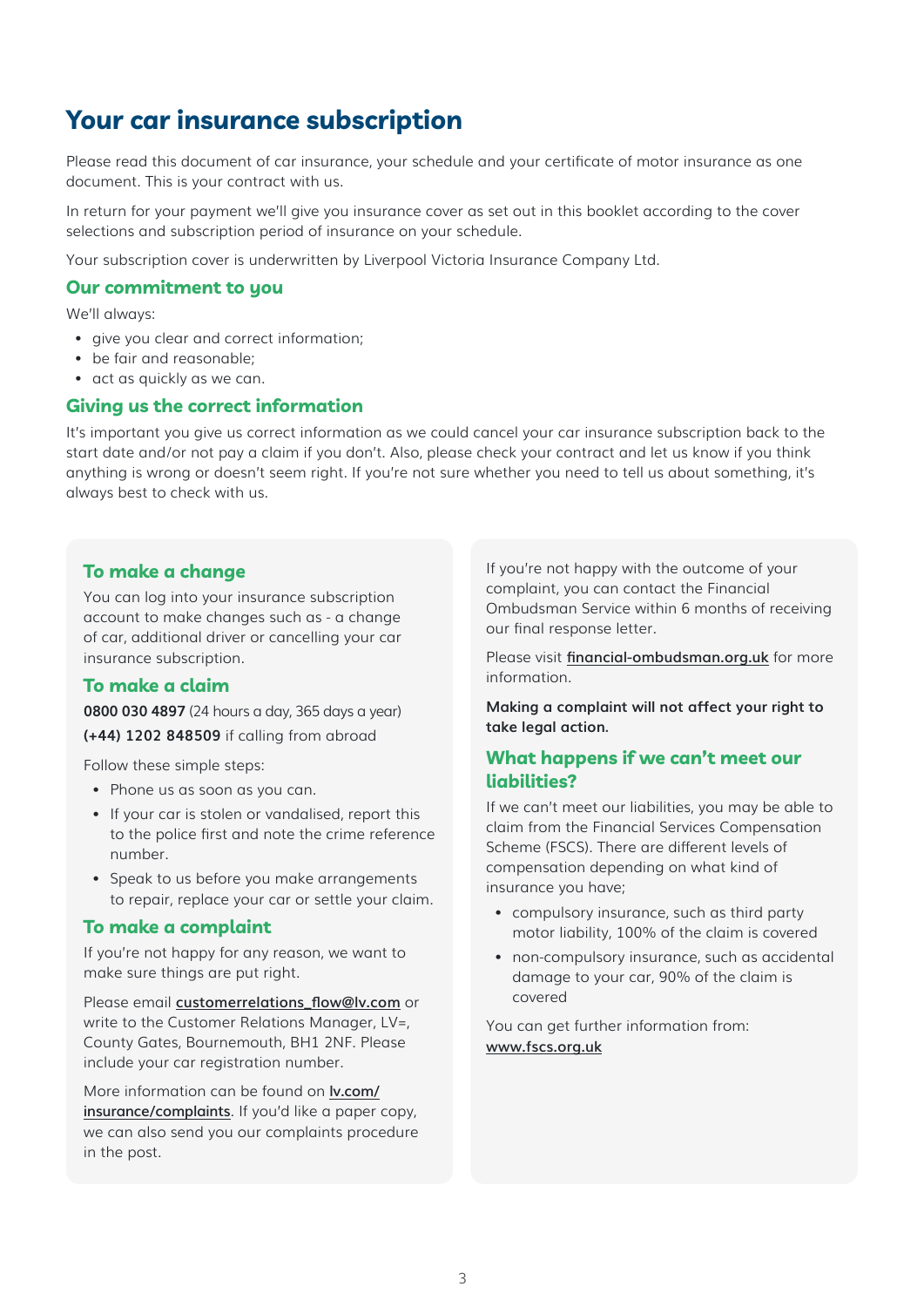# <span id="page-4-0"></span>**Definitions**

Here's a breakdown of some of the common terms you'll see in this document of insurance – wherever they appear, they have the same meaning:

| <b>Accessories</b>                                         | Specifically designed parts or products (including spare parts) for your car<br>e.g. roof/cycle racks and roof boxes                                                                                                  |
|------------------------------------------------------------|-----------------------------------------------------------------------------------------------------------------------------------------------------------------------------------------------------------------------|
| <b>Account holder</b>                                      | The person on your certificate of motor insurance and your schedule<br>named as the account holder. This person is responsible for the cover,<br>including paying the premium and who we'll contact                   |
| <b>Advanced Driver</b><br><b>Assistance Systems (ADAS)</b> | Electronic systems fitted to your car that will assist the control of your car                                                                                                                                        |
| Certificate of motor insurance                             | Forms part of your contract with us and is proof your car is insured as<br>required by law. It shows the registration number, who can drive it and<br>what your car can be used for                                   |
| Contract                                                   | This document of car insurance, your certificate of motor insurance and<br>your schedule                                                                                                                              |
| Document of car insurance                                  | This booklet                                                                                                                                                                                                          |
| <b>Driving</b>                                             | Includes using or being in charge of a car                                                                                                                                                                            |
| <b>Excess</b>                                              | The first amount of any claim which you must pay. There may be more<br>than one excess, part of which may be a voluntary excess you've chosen.<br>The total excess is shown on your schedule                          |
| Ignition device                                            | A key or any other device which is used to gain entry and/or start your car<br>but excluding other communication devices, such as smart phones/<br>watches or tablets                                                 |
| In-car equipment                                           | Audio equipment, permanently fitted car phone, dashboard/windscreen<br>camera, DVD player, TV and satellite navigation equipment but excluding<br>other communications devices such as smartphones/watches or tablets |
| <b>Main driver</b>                                         | The person that drives your car most of the time for social purposes and /<br>or travel to and from a place of business, duty or study                                                                                |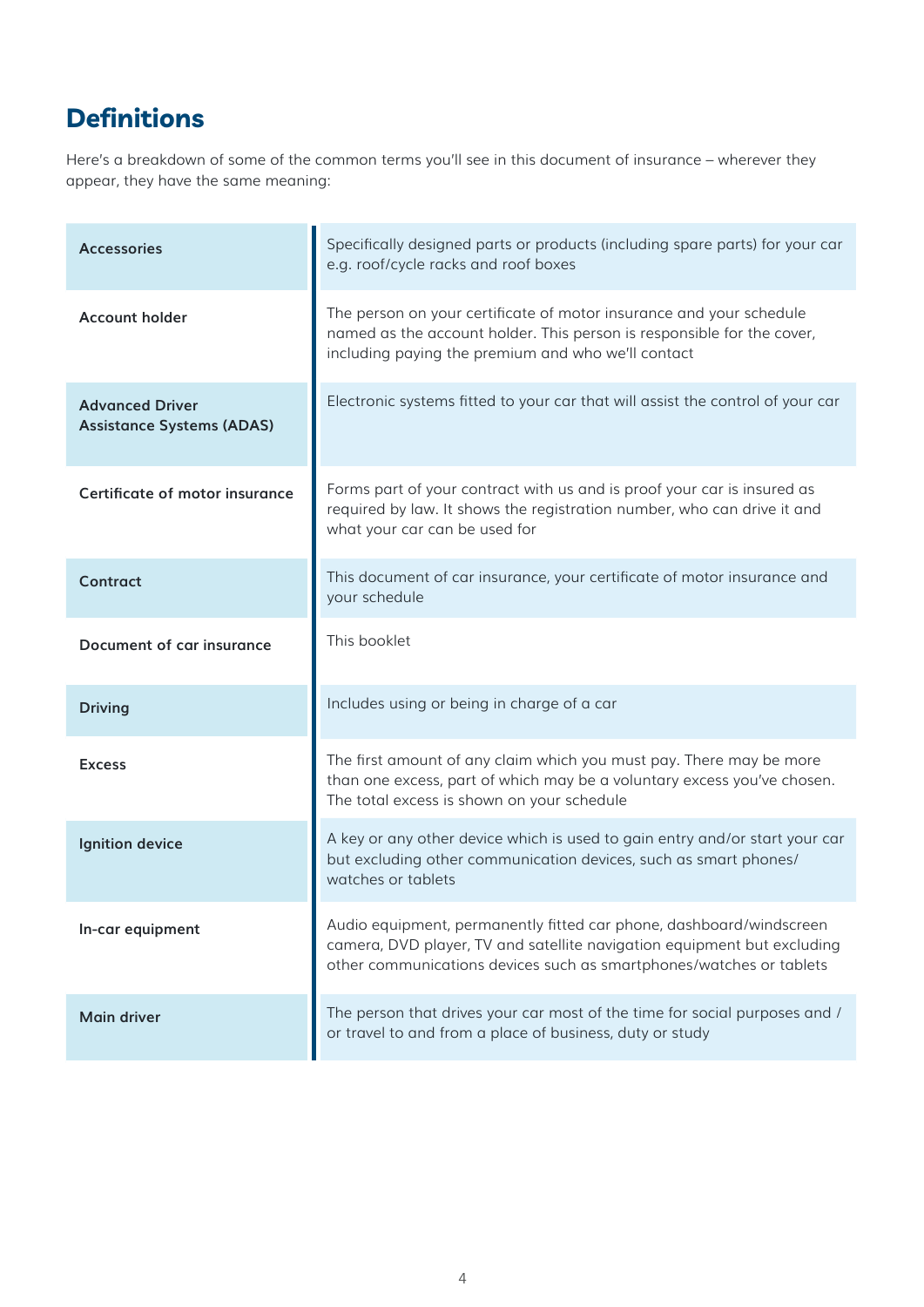# **Definitions - continued**

| <b>Market value</b>         | The cost of replacing your car with the same make, model and<br>specification. Age, mileage and condition will be taken into account. We'll<br>ask an engineer for advice, use motor trade guides and other sources to<br>come to the market value. We'll consider the amount you could have<br>reasonably got for your car if you sold it immediately before the accident,<br>loss or theft and not the price you paid for it |
|-----------------------------|--------------------------------------------------------------------------------------------------------------------------------------------------------------------------------------------------------------------------------------------------------------------------------------------------------------------------------------------------------------------------------------------------------------------------------|
| Non-recommended repairer    | A repairer that is not part of our approved repairer network                                                                                                                                                                                                                                                                                                                                                                   |
| Over the air (OTA) updates  | Software updates and settings installed wirelessly such as performance<br>and safety updates                                                                                                                                                                                                                                                                                                                                   |
| <b>Partner</b>              | Your husband, wife, civil partner or partner you are permanently living<br>with                                                                                                                                                                                                                                                                                                                                                |
| <b>Recommended repairer</b> | A repairer who is part of our approved repairer network                                                                                                                                                                                                                                                                                                                                                                        |
| <b>Schedule</b>             | is part of your contract and includes:<br>• cover dates<br>• account holder, drivers and their use<br>• claims history<br>• car details<br>• any conditions which vary the terms of your insurance subscription                                                                                                                                                                                                                |
| <b>Total loss</b>           | The amount of damage to your car which means it's uneconomical or<br>unsafe to repair or has been stolen and not recovered                                                                                                                                                                                                                                                                                                     |
| <b>Track days</b>           | Using or driving on a racing track, circuit, airfield, test venue, derestricted<br>toll road (including the Nurburgring) or at an 'off road' event                                                                                                                                                                                                                                                                             |
| We, our, us                 | Liverpool Victoria Insurance Company Ltd                                                                                                                                                                                                                                                                                                                                                                                       |
| Wear and tear               | Unavoidable damage caused by general use over time                                                                                                                                                                                                                                                                                                                                                                             |
| You, your                   | The person named as the account holder on your schedule and your<br>certificate of motor insurance                                                                                                                                                                                                                                                                                                                             |
| Your car                    | The insured car(s) on your schedule and certificate of motor insurance.<br>Also includes any car loaned or hired to you under our recommended<br>repairer service or by a member of the motor trade while the insured car<br>is there for a service, repair or MOT. Section 3 also includes a trailer,<br>caravan or broken down vehicle while they're being towed by your car                                                 |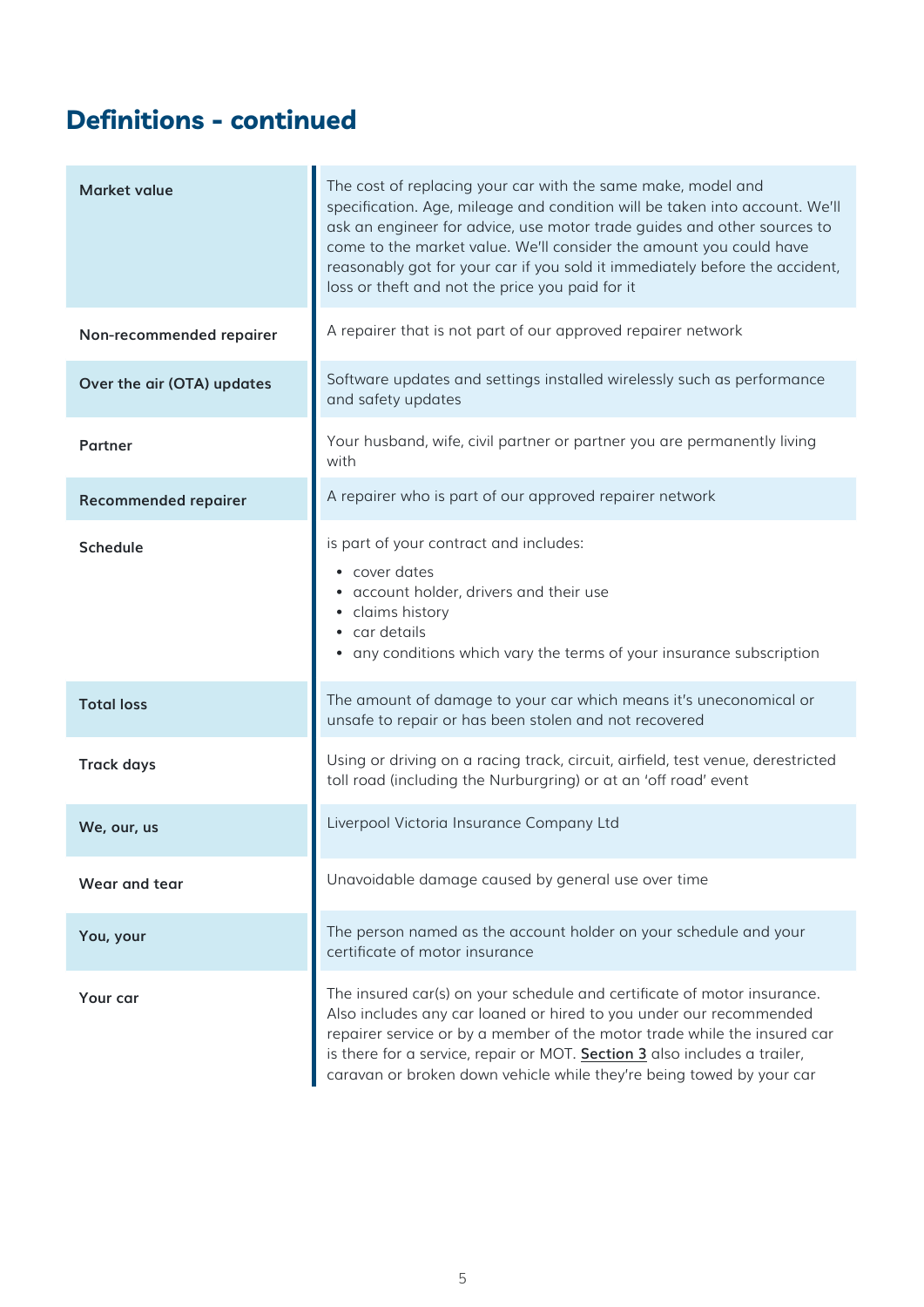# <span id="page-6-0"></span>**Territorial limits and European cover**

# **Territorial limits**

Your insurance applies when you're in and between areas of Great Britain.

### **European cover**

While you're travelling in and between EU countries and any other country that follows the EU directives, we'll give you the minimum compulsory cover required by law for up to 30 days per subscription month – as long as your car is normally kept in Great Britain and for no more than 180 days in any calendar year. The compulsory cover is the minimum that applies in the country you're visiting and will not cover the loss or damage to your car.

**Note: The minimum cover is automatically provided, so there is no need to contact us before travelling to any of the countries listed on your certificate of motor insurance. Please make sure you take your certificate with you as proof of insurance.**

# <span id="page-6-1"></span>**Section 1 Damage to your car**

### **What's covered?**

If your car and/or its accessories are damaged by accident or vandalism (even in your garage) we'll either:

- pay for it to be repaired; or
- replace what's damaged; or
- pay the market value of your car if it's a total loss (when we've agreed with you, your car will become our property).

### **I've used the wrong fuel**

If you accidentally fill your car with the wrong fuel, we'll pay to drain and flush it and fix any engine damage. We'll agree with you how best to arrange repair - if you've already made arrangements we'll only consider payment if you provide us with receipts for the work.

### **I've been hit by an uninsured driver/rider**

Just let us know the driver/rider details, registration number, make, model and colour of the other vehicle involved. You won't pay any excess if you're hit by an uninsured driver/rider when the accident isn't your fault – however, if we can't confirm immediately the uninsured driver was at fault, you might have to pay your excess but this will be paid back to you once this has been confirmed.

# <span id="page-6-2"></span>**Section 2 Fire and theft**

# **What's covered?**

If your car and/or its accessories (even in your garage) are lost or damaged by fire, lightning, explosion, theft or attempted theft, we'll either:

- pay for it to be repaired; or
- replace what's lost or damaged; or
- pay the market value of your car if it's a total loss (when we've agreed with you, your car will become our property).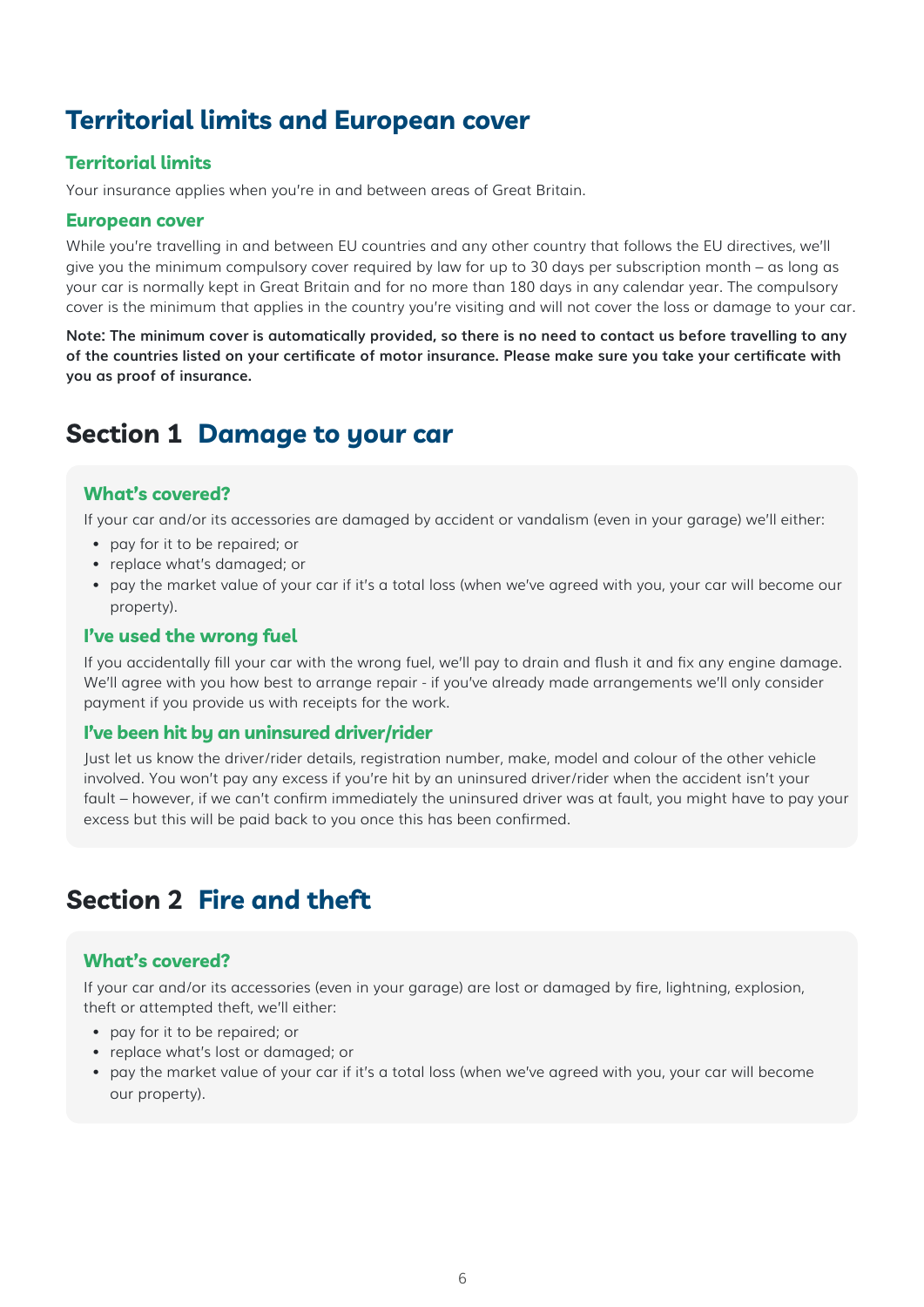# <span id="page-7-0"></span>**What isn't covered under sections 1 and 2**

# **What's covered?**

If your car and/or its accessories (even in your garage) are lost or damaged by fire, lightning, explosion, theft or attempted theft, we'll either:

- pay for it to be repaired; or
- replace what's lost or damaged; or
- pay the market value of your car if it's a total loss (when we've agreed with you, your car will become our property).

### **We won't pay for:**

- loss or damage to your car by theft or attempted theft if:
	- your car has been left unlocked or with a window or roof open;
	- the engine has been left running when unattended;
	- your car doesn't have an active and working tracking device and your schedule confirms this is required;
	- the ignition device is left in, on or attached to your car or left in range of where the ignition device is effective.
- damage to the ignition device caused by wear and tear;
- wear and tear, your car losing value, or for any repairs that have made the condition of the car better than it was before the loss or damage happened;
- mechanical, electrical, electronic or computer failures (including failure caused by hacks, viruses or malware), breakdowns or breakages;
- damage to tyres caused by braking, punctures, cuts or bursts;
- any part or accessory at a cost higher than listed in the manufacturer's latest list price in the United Kingdom (UK). If such a list price is not available the most we'll pay is the manufacturer's latest list price in the UK for an equivalent part or accessory;
- additional costs if a part or accessory isn't available. This includes the cost of importing any part or accessory into the UK;
- loss or damage to your car caused by:
	- deception, fraud or trickery, such as when you're selling your car;
	- being confiscated or destroyed by or under official order of any government, public or local authority;
	- being returned to its rightful owner;
	- not taking care to protect your car. (See care of your car under the general conditions section).
- you being unable to use your car or any other indirect loss, such as travel expenses or loss of earnings;
- loss or damage where your car is driven or used without your permission by a family member or person's living in your household unless you report them to the police;
- deliberate damage caused to your car by anyone insured under your insurance subscription cover;
- loss or damage to any trailer, caravan or broken-down motor vehicle whether or not it's being towed by or attached to your car;
- damage caused by your car being moved by anyone insured under your subscription cover after an accident, fire or theft;
- loss or damage caused by OTA updates installed by you or anyone insured under your subscription cover – that are not approved by your car's manufacturer;
- loss or damage caused by failure to install and/or accept OTA updates recommended by your car's manufacturer;
- loss or damage to your car caused by the use of a remote parking function or vehicle summon system, unless the user is a named driver of your car and has a clear view of the vehicle. Where we have to make a payment for any liability under the Road Traffic Act, we reserve the right to recover the payment from you or the person using the system;
- the excess shown on your schedule.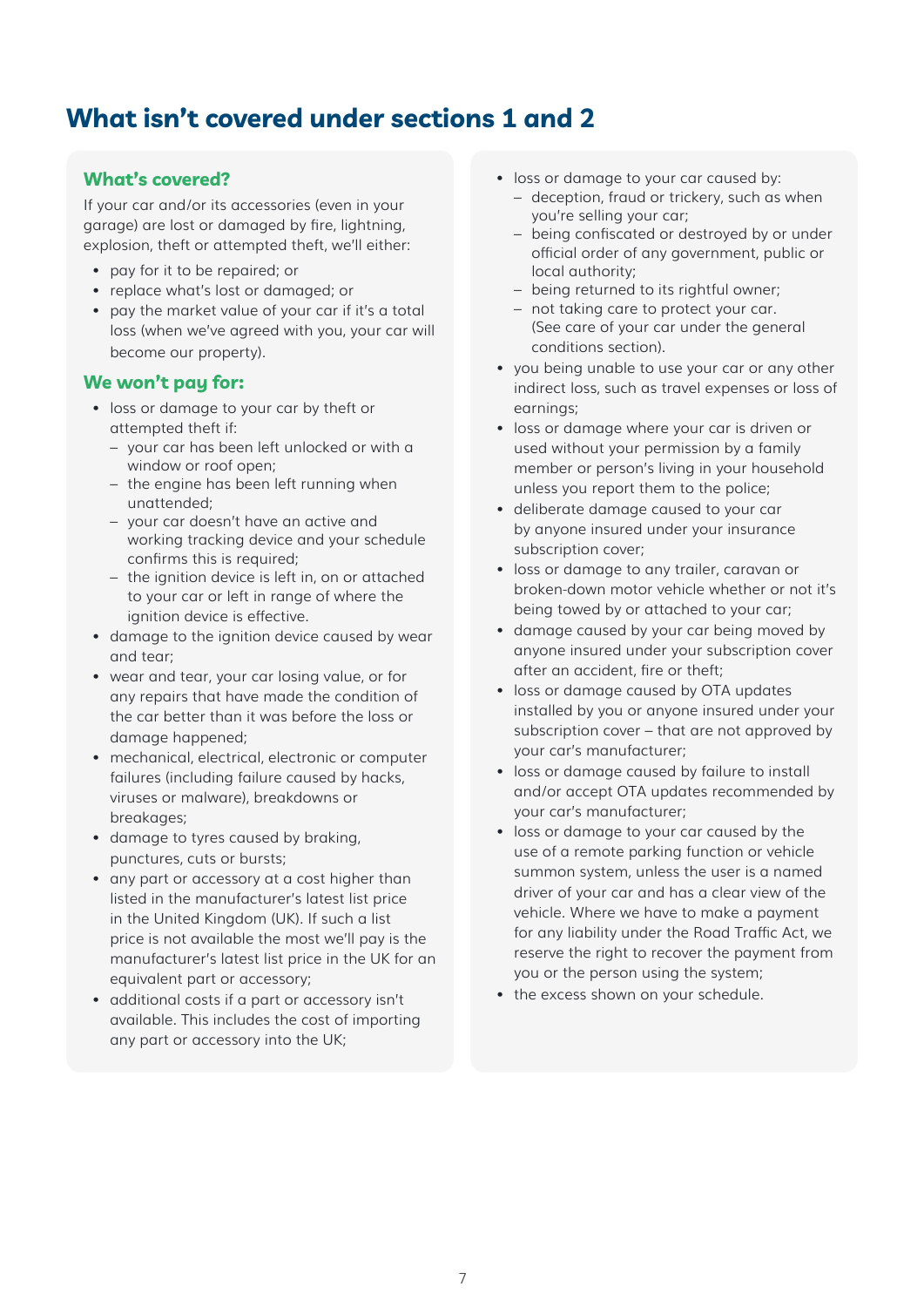# <span id="page-8-0"></span>**How your claim's settled under sections 1 and 2**

### **Ownership**

If your car belongs to someone else, or is under a hire purchase or leasing agreement, we'll pay the legal owner.

#### **Repairs**

Repairs will be arranged with you if the loss or damage is covered. Our repairers may use parts or accessories that haven't been made by your car's manufacturer but will still be a similar type and quality.

### **New car replacement**

If you or your partner bought your car from new, have had it for less than a year and you or your partner are the first registered keeper and either:

- the estimated cost of repairing it is more than 50% of the manufacturer's list price (including taxes and accessories) when the damage or loss happened; or
- it's stolen and not recovered

We'll replace your car with a new one of the same make, model and specification. If there isn't one available in the UK, we'll pay you the price you paid for your car or the manufacturer's current list price (including taxes) whichever is less. We'll then own your damaged car.

#### **In-car equipment**

There's unlimited replacement cover if the equipment was fitted by the car manufacturer when your car was first registered.

If it wasn't then we'll pay for permanently fitted or portable equipment up to £1000. Portable equipment must have been kept out of sight in the glove box or locked boot at the time of a theft claim.

#### **Replacing locks and keys**

We'll pay for all damaged locks to be replaced. If your ignition devices are lost or stolen, we'll replace all the locks and ignition devices as long as they weren't left in the immediate proximity of the car, or in the range of where the ignition device is effective, in the car, attached or on the car while it was unattended, and care has been taken to prevent their loss.

### **Child car seats**

We'll replace any child seat with a new one of the same quality, even if it looks un-damaged after a theft, accident or fire.

### **Continuing your journey**

If your car can't be driven after a claim under **[sections 1](#page-6-1) [or 2](#page-6-2)** and you're more than 25 miles from where you started, we'll repay you up to £500 for alternative transport or any accommodation costs you arrange to carry on your journey. Please keep your receipts as we'll need to see these.

#### **Excesses that apply**

Your schedule will show what excess you need to pay if you claim and also the additional excess if you choose a non-recommended repairer.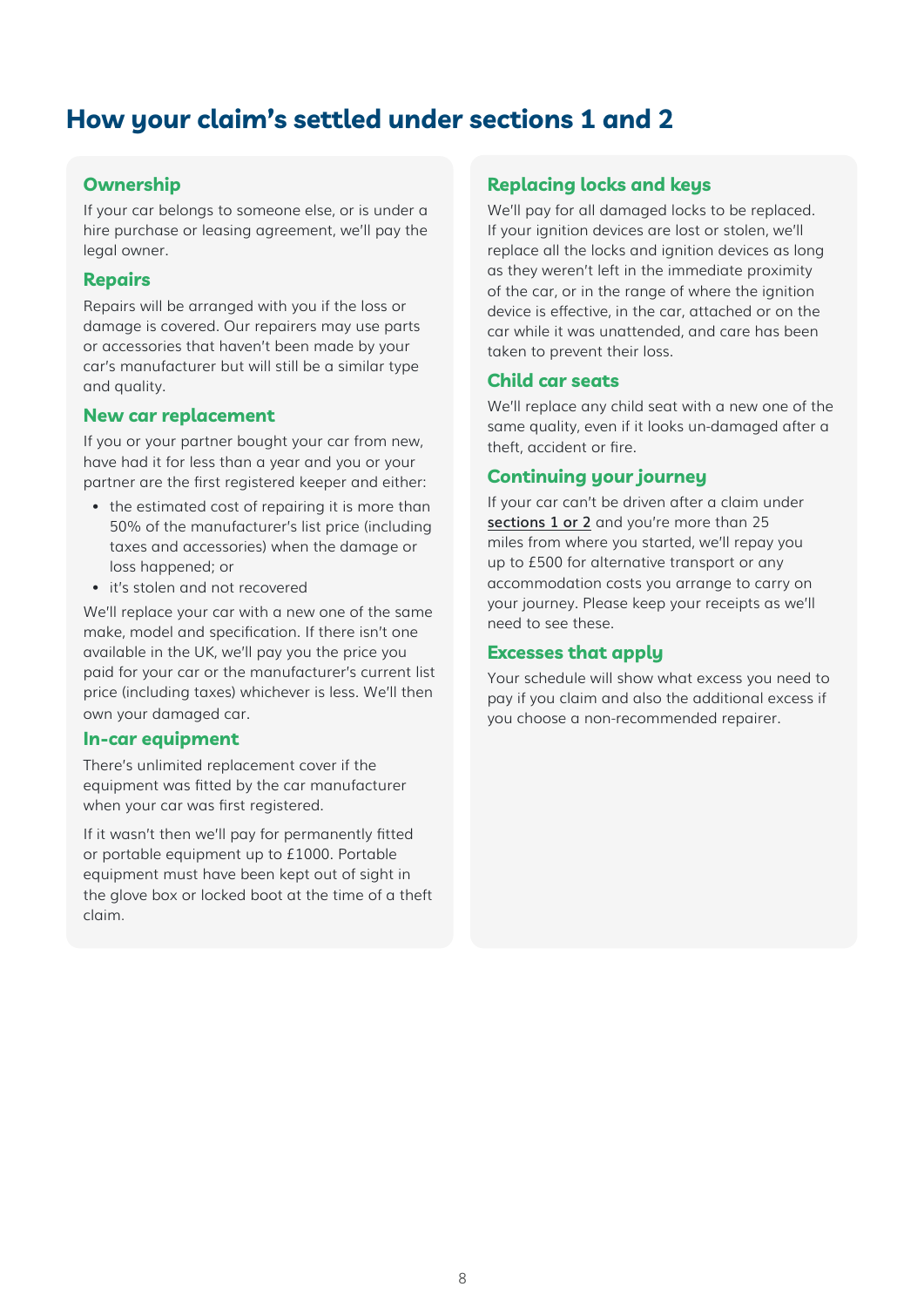# <span id="page-9-1"></span><span id="page-9-0"></span>**Section 3 Liability to other people**

# **What's covered and what isn't**

### **Ownership**

Any accident involving your car (or other vehicles your certificate shows you can drive), we'll pay the amount you're legally responsible for:

- following death of or injury to other people; and
- upto £20,000,000 for damage to their property.

#### **Other people – we'll insure:**

- people you allow to drive or use your car (your schedule and certificate of motor insurance will show you who is allowed to drive or use your car)
- passengers (includes getting in and out of your car)
- the employer or business partner of the person driving or using your car for their business (your schedule and certificate of motor insurance will show you who is allowed to drive or use your car)
- the legal representative of someone that's died - if the deceased person would've been entitled to protection under this section

### **Legal costs**

If you claim under this insurance subscription cover, we'll pay your reasonable legal costs and expenses for:

- solicitors' fees for representation at a coroner's inquest, fatal accident inquiry or court of summary jurisdiction; and
- defence of any legal proceedings for manslaughter or causing death by dangerous or reckless driving

When deciding what's reasonable we'll look at the level of expertise needed, the nature of the case, legal representative costs and whether legal representation for defence of a prosecution is likely to affect the outcome.

#### **Emergency medical treatment**

Following an accident in your car, we'll pay for emergency medical treatment as required under the Road Traffic Act.

#### **We won't pay for:**

- any deliberate act (by you or any person driving your car) that directly or indirectly causes injury, loss, damage or death;
- injury or death to an employee who is employed by anyone insured under this cover, unless they're a passenger in another vehicle that has insurance under this section;
- legal responsibility which is covered by any other insurance;
- loss of or damage to any car which is covered by this section;
- loss of or damage to any trailer, caravan or vehicle (or their contents) while being towed by or attached to any car already covered by this section;
- the loss of or damage to any property which belongs to or is in the care of any person claiming under this section;
- more than £20,000,000 for any claim or series of claims from one event for loss of or damage to property (including all costs and expenses up to £5,000,000.)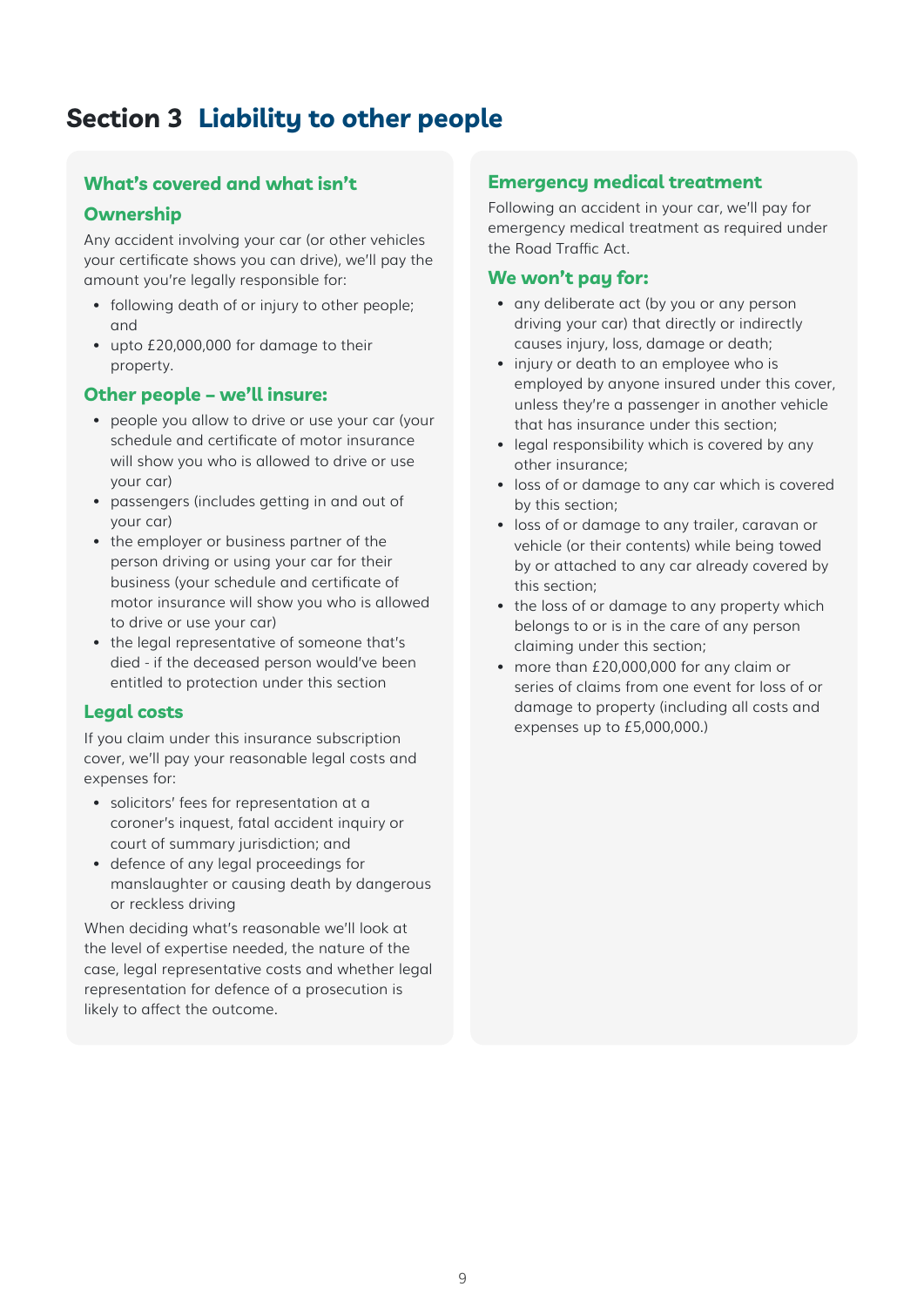# <span id="page-10-0"></span>**Section 4 Use by the motor trade, hotels and car parks**

We won't apply an excess or any driving restrictions for damage under **[sections 1](#page-6-1) [and 2](#page-6-2)**, while your car is with:

- the motor trade for service/repair/recovery; or
- any valet parking or similar commercial organisation for parking purposes.

# **Section 5 Windscreen and window glass**

You're covered for damage to the windscreen or window glass including sun-roofs, ADAS recalibration costs and any resultant scratching of the bodywork. We may use a suitable replacement not supplied by the original manufacturer but it will be of a similar quality. Your premium may increase following a claim.

You'll need to pay an excess if the windscreen or window glass is replaced or repaired – your schedule shows how much you'll need to pay and also the additional excess if you choose a non-recommended repairer to complete the replacement – including recalibrations on cars fitted with ADAS.

We won't pay more than the market value of your car or repair or replace any windscreens or windows not made of glass.

# **Section 6 Guaranteed hire car (if shown on your schedule)**

If this section is included on your schedule, we'll guarantee a basic hire car (a small hatchback under 1.2 litre), when:

- your car is with our recommended repairer service until it's fixed; or
- up to 21 days or until 4 days after payment has been given to you (if your car is a total loss), whichever comes first; and
- the loss or damage happened within the territorial limits of the subscription cover.

The hire car will either be provided via our Recommended Repairer Service or a hire company of our choice. You'll be insured for comprehensive cover and all your other terms and conditions will be the same. The use of the hire car is restricted to the territorial limits of the subscription cover.

You'll need to pay for any fuel, tolls or fines and you must return the hire car when we or the owner ask you to. If your insurance ends, you won't be insured to drive the hire car.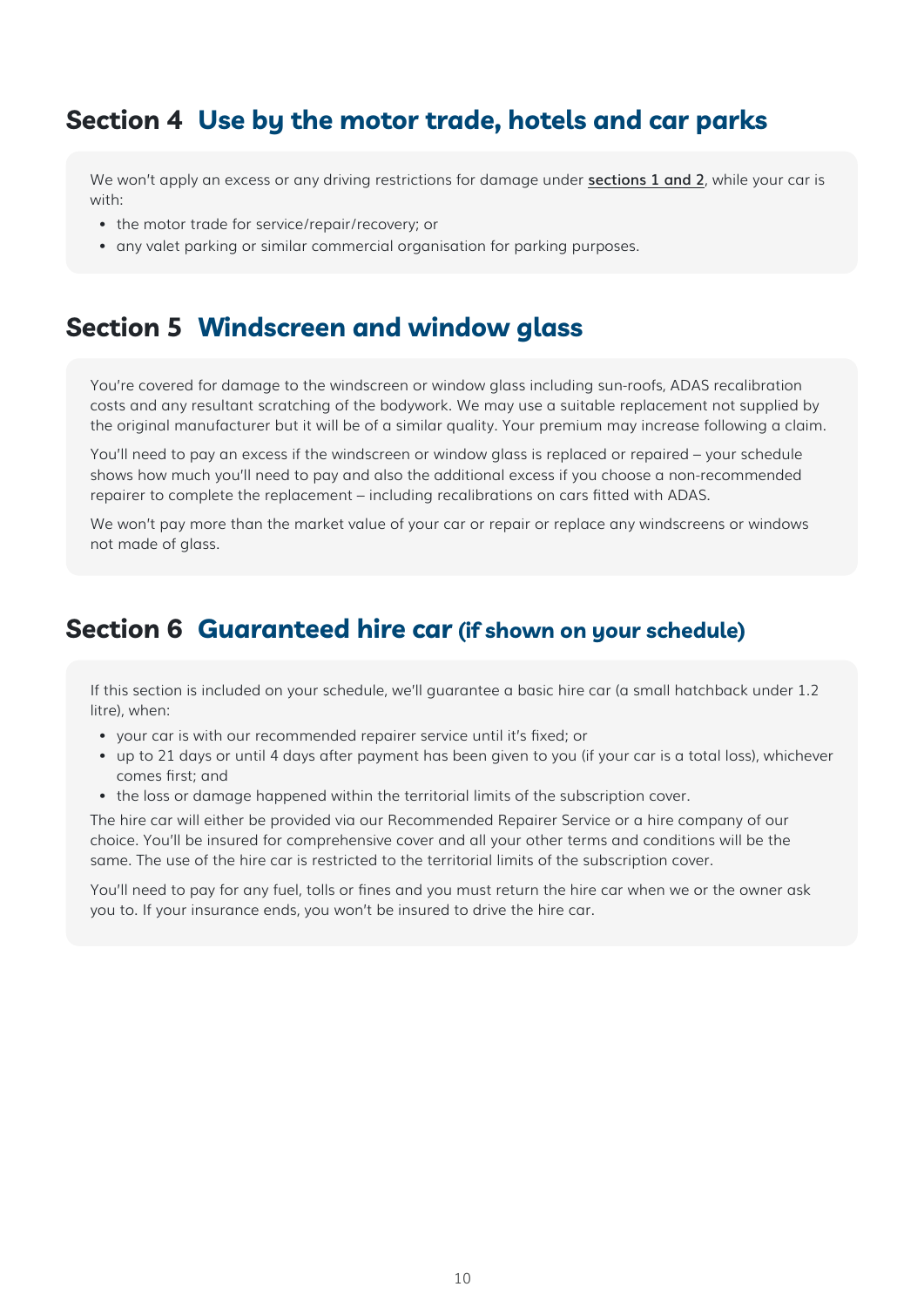# <span id="page-11-1"></span><span id="page-11-0"></span>**Section 7 Personal accident benefits (if shown on your schedule)**

### **What's covered and what isn't**

We'll pay the amount shown on your schedule if you, your partner or a named driver are injured in, getting in or out of your car and the injury alone within 12 months of the accident, causes:

- death;
- permanent loss of any limb above the wrist or ankle;
- permanent and total loss of use of any limb above the wrist or ankle;
- permanent and total loss of hearing in one or both ears;
- permanent and total loss of sight in one or both eyes; or
- permanent total disablement, resulting in an inability to do any sort of work for the remainder of their life.

We'll pay the injured person or their legal representative.

#### **We won't pay:**

- any more than the amount shown on your schedule during any one period of cover;
- for any injury or death resulting from suicide or attempted suicide;
- for any injuries if the driver of your car is convicted of an alcohol or drugs related motoring offence as a result of the accident;
- for any injuries if the driver of your car is proven, following a coroner's inquest or fatal accident inquiry, to be driving whilst unfit through alcohol or drugs, whether prescribed or otherwise at the time of the accident; or
- for injuries caused to anyone failing to wear a seat belt when required by law.

# **Section 8 Medical expenses and physical assault benefits**

#### **Medical expenses**

We'll pay up to £250 for you or your passengers for any medical expenses resulting from an accident while travelling in your car. You'll get this and the emergency medical treatment fee (please see **[section 3,](#page-9-1)  [liability to other people](#page-9-1)**).

#### **Road rage**

We'll pay £500 if you or your partner are physically assaulted as a result of your car being in an accident.

#### **We won't pay when the incident:**

- is caused by a relative or a person known to you or your partner;
- is not reported to the police as soon as possible; or
- is caused or contributed by anything said or done by you, your partner, or by a passenger in your car after the accident.

#### **Aggravated car theft**

We'll pay £500 if you or your partner is physically assaulted as a result of theft or attempted theft of your car.

#### **We won't pay when the incident:**

- is caused by a relative or a person you or your partner know;
- isn't reported to the police as soon as possible.

Any payments under this section can be made to the injured person or their legal representative.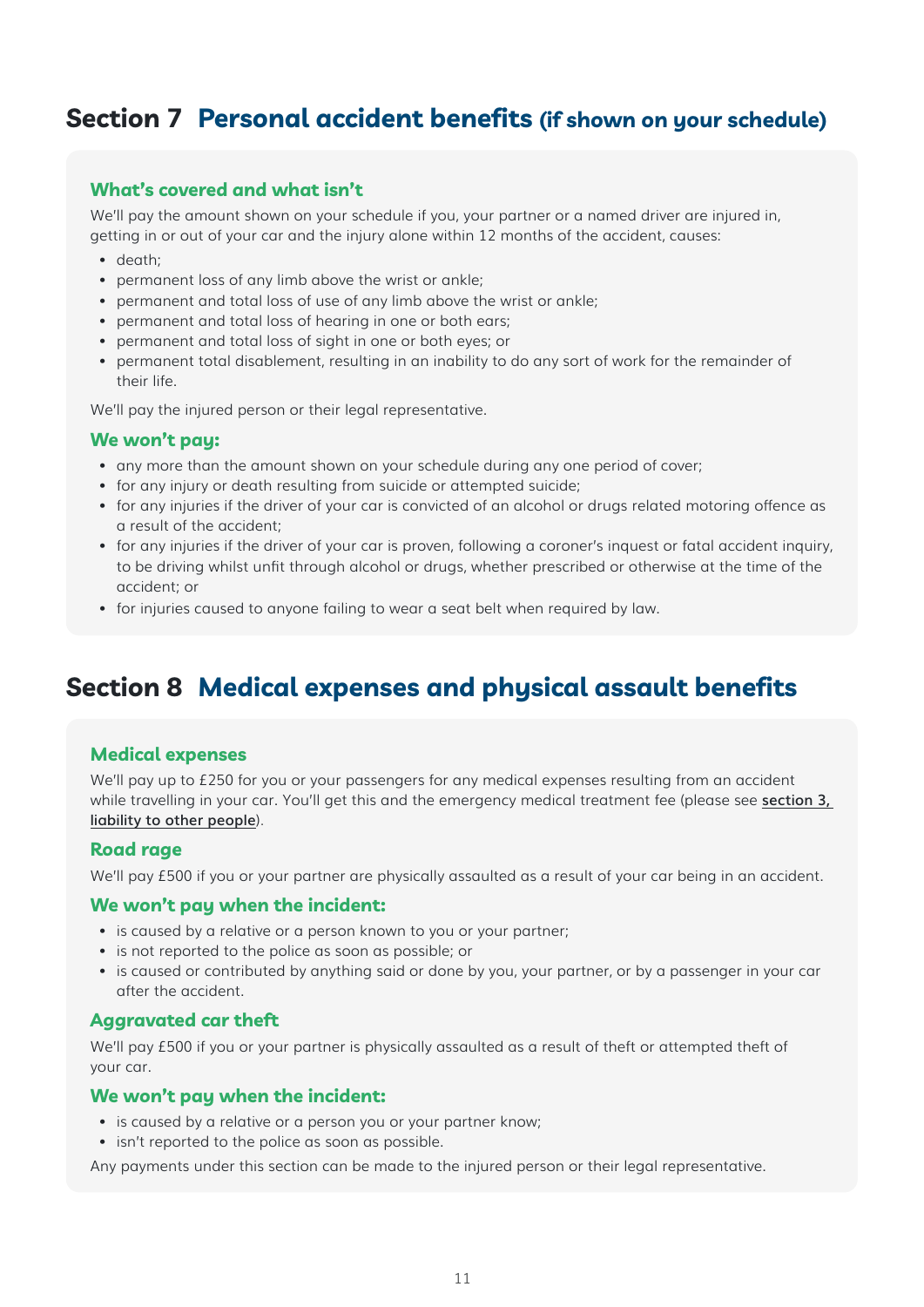# <span id="page-12-0"></span>**Section 9 Personal belongings**

### **What's covered and what isn't**

We'll pay up to £300 for personal belongings in your car if lost or damaged due to accident, fire, theft or attempted theft.

### **We won't pay for:**

- items left in an unlocked car or the window or roof was open or the ignition devices were near the car, in, attached or on the car;
- the theft of personal belongings unless they're kept out of sight in the glove box or the locked boot of your car;
- money, stamps, tickets, documents or securities;
- goods, tools, samples or equipment for a trade or business;
- in-car equipment (please see '**How your claim's settled under sections 1 and 2**');
- property covered under any other insurance; or
- car accessories (please see '**How your claim's settled under sections 1 and 2**').

# **Section 10 General exceptions**

**These apply to the whole contract and in addition to the exclusions under each section of this document of insurance.** 

#### **1. Telling us about any changes and accepting your cover**

This insurance won't apply unless:

- you tell us about any changes (please see the list in **[section 11.3, general conditions](#page-14-1)**); and
- we've agreed to cover you and issued a new schedule and where necessary a new certificate of motor insurance.

# **2. Driving and use**

This insurance won't apply if any car your insurance subscription cover allows you to drive is being driven and/or used with your permission:

- other than when in line with your certificate of motor insurance and/or your schedule;
- by anyone that's not named on your certificate of motor insurance and/or your schedule;
- by anyone that doesn't hold a valid driving licence, is disqualified from driving, has never held a driving licence or someone who is prevented by law from holding a driving licence;
- by anyone that's breaking the conditions of their driving licence;
- for any type of delivery/couriering, renting it out, peer to peer hire schemes (including when the hirer is using your car) or use for hire and reward such as use as a taxi;
- for racing, pace making, speed trials, track days or for competing in National British A or International rallies;
- for any use in connection with the motor trade apart from a member of the motor trade for the overhaul, upkeep or repair of your car;
- when towing a caravan, trailer or broken down vehicles for payment or reward;
- for towing more than one caravan, trailer or broken down vehicle at the same time;
- in the operational boundaries of any airport or airfield except when required under the Road Traffic Act.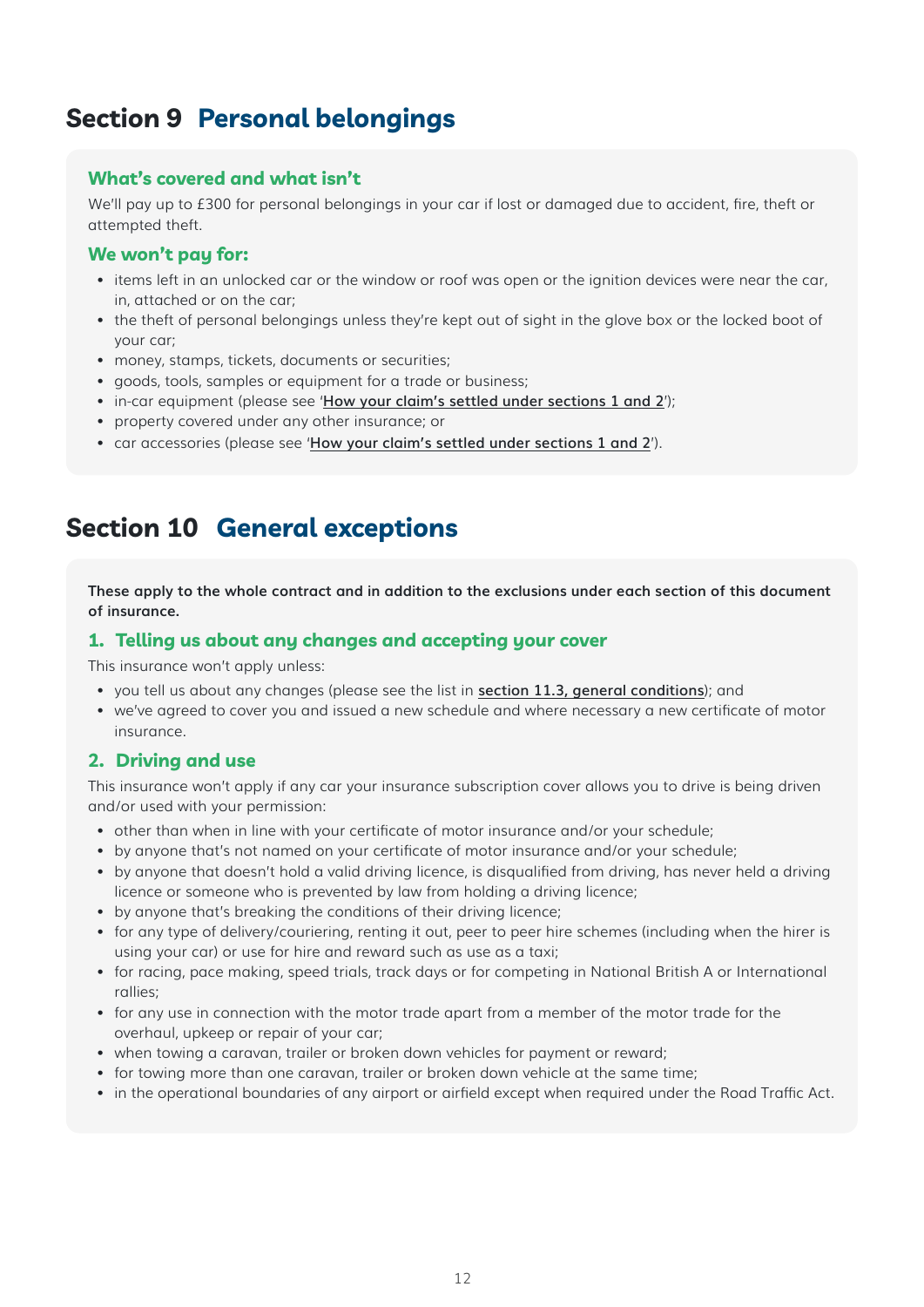# **General exceptions - continued**

# **3. Contractual liability**

Any liability resulting only from a contract or agreement you have with another party isn't covered.

### **4. Radioactivity, pollution and contamination**

We won't pay for any loss, damage, liability or cost directly or indirectly caused by:

- radiation or contamination from nuclear fuel or nuclear waste or from burning or explosion of nuclear fuel;
- the radioactive, toxic, explosive, hazardous or contaminating properties of any nuclear installation, reactor or other nuclear assembly or its component part;
- any weapon or device using atomic or nuclear fission or fusion or radioactive force or matter;
- pollution or contamination unless it's caused by an accidental sudden, unexpected, and identifiable incident that happens during the period of your subscription cover.

# **5. War, terrorism, riot, civil unrest**

We won't pay in the event of:

- war, civil war, terrorism, rebellion or revolution except when required by the Road Traffic Act; or
- riot or civil unrest that happens outside Great Britain.

### **6. Alcohol and drugs**

We won't pay more than our legal liability under compulsory motor insurance legislation for any claim if the driver of your car at the time of the accident:

- is found to be over the permitted limit for alcohol or drugs;
- is unfit to drive through alcohol or drugs, whether prescribed or not: or
- fails to give a swab, breath, blood or urine sample, when required to do so, without lawful reason.

Where we're required to make a payment in such circumstances, we reserve the right to recover any such payments from you or the driver of your car at the time of the accident.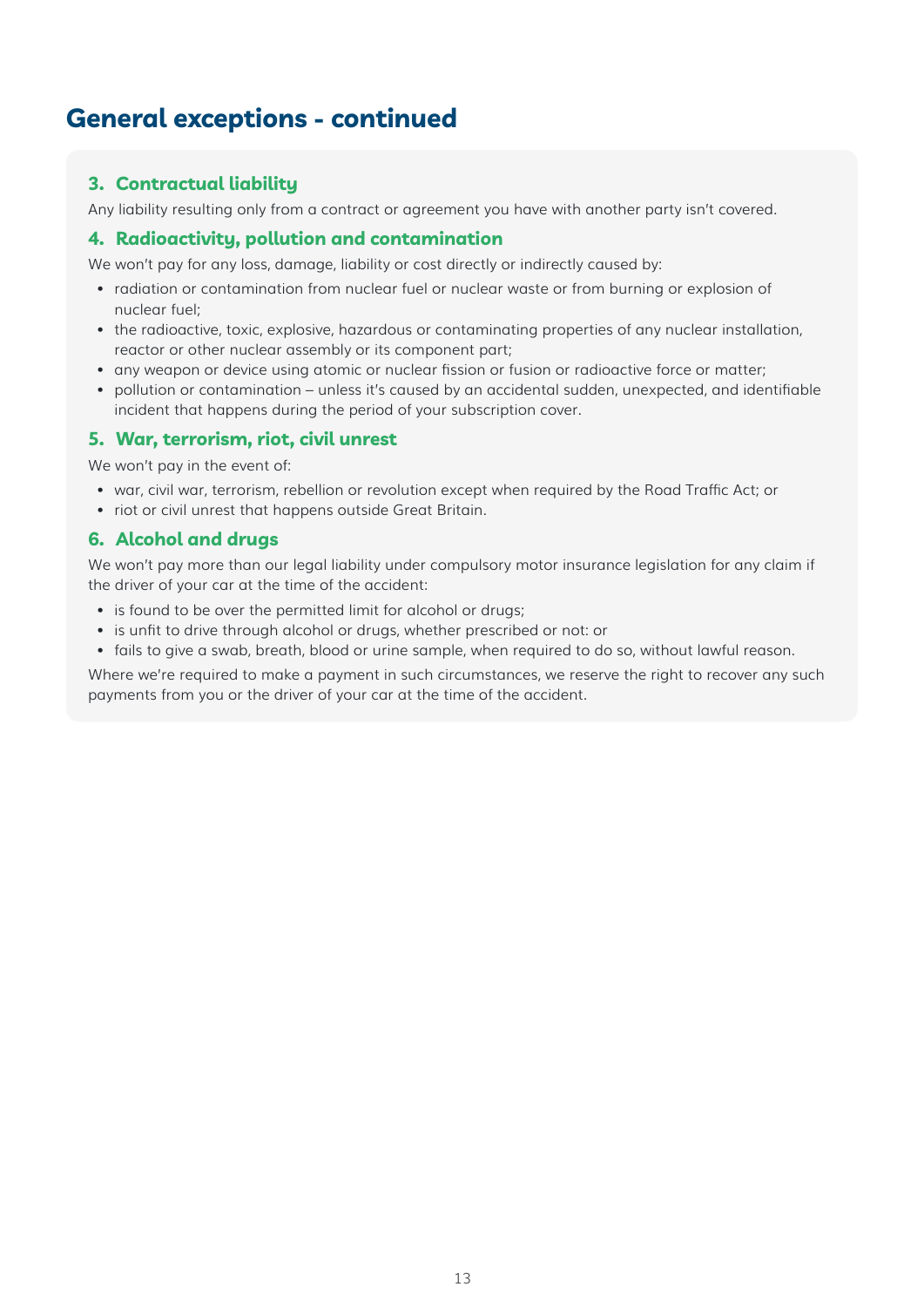# <span id="page-14-0"></span>**Section 11 General conditions**

You and any other person covered by this insurance subscription must meet all the terms and conditions of this contract.

### **1. Care of your car**

- **• Protect**  always protect your car from damage or loss (whoever is in charge)
- **• Tracking devices** if you need to fit or already have a tracking device (your schedule will show if one is needed), it should be on and working when your car is left unattended. We won't pay a claim if it isn't
- **• Ignition device** you must always close windows and sun-roofs, lock your doors and take your ignition device with you when you leave your car unattended
- **• Roadworthy condition** we may ask to examine your car, send us evidence of a valid MOT (if one is needed) and/or proof your car is regularly maintained and kept in a road legal condition

### **2. Advanced Driver Assistance systems (ADAS)**

When using a car fitted with ADAS, you must follow manufacturer's instructions and load any software and/or safety related updates. If you don't, your insurance won't be valid and we won't pay any claims for loss or damage. If we need to make a payment under the Road Traffic Act, we reserve the right to recover any amounts from you or the driver of your car.

If we repair your car following an accident, we'll arrange for any resultant defects in any ADAS that have been fitted to your car to be repaired or recalibrated – but if we're not repairing your car, you must immediately arrange for the defect to be rectified, replaced or recalibrated.

### <span id="page-14-1"></span>**3. You need to ensure you give correct and up to date information**

Please answer all the questions truthfully and to the best of your knowledge, (for everyone covered under your insurance subscription cover) when you buy or amend your insurance subscription. If anything is wrong, you need to correct it as soon as possible by logging onto your account – this includes any claims or motoring convictions/ endorsements.

# **Changes you need to tell us about**

You can log into your account and tell us if:

- your personal details change, such as your name, marital status;
- you change your car;
- the main driver has changed or you want to remove a driver;
- you change the registered keeper;
- you change the way you use your car, e.g. from social domestic and pleasure with commuting to business use;
- you move house or change the address of where you keep your car;
- changes are made to the manufacturer's standard specification, which improve the value, appearance, performance or handling of your car, including OTA updates;
- your driving licence has changed, such as it is now withdrawn;
- you change occupation including part time work.

You won't be covered for any of the above changes until we've agreed to give cover and issued a new schedule and, where appropriate a new certificate of motor insurance. If we agree to your change, it may result in an additional or return premium - we'll let you know of any changes to your monthly subscription amount.

If you don't tell us about any changes, we may not deal with any claim or reduce the payments we make. If the change means we can't insure you any longer, we'll give you notice of cancellation (please see **[section 11.10 general](#page-16-0)  [conditions – our rights to cancel your insurance](#page-16-0)**.)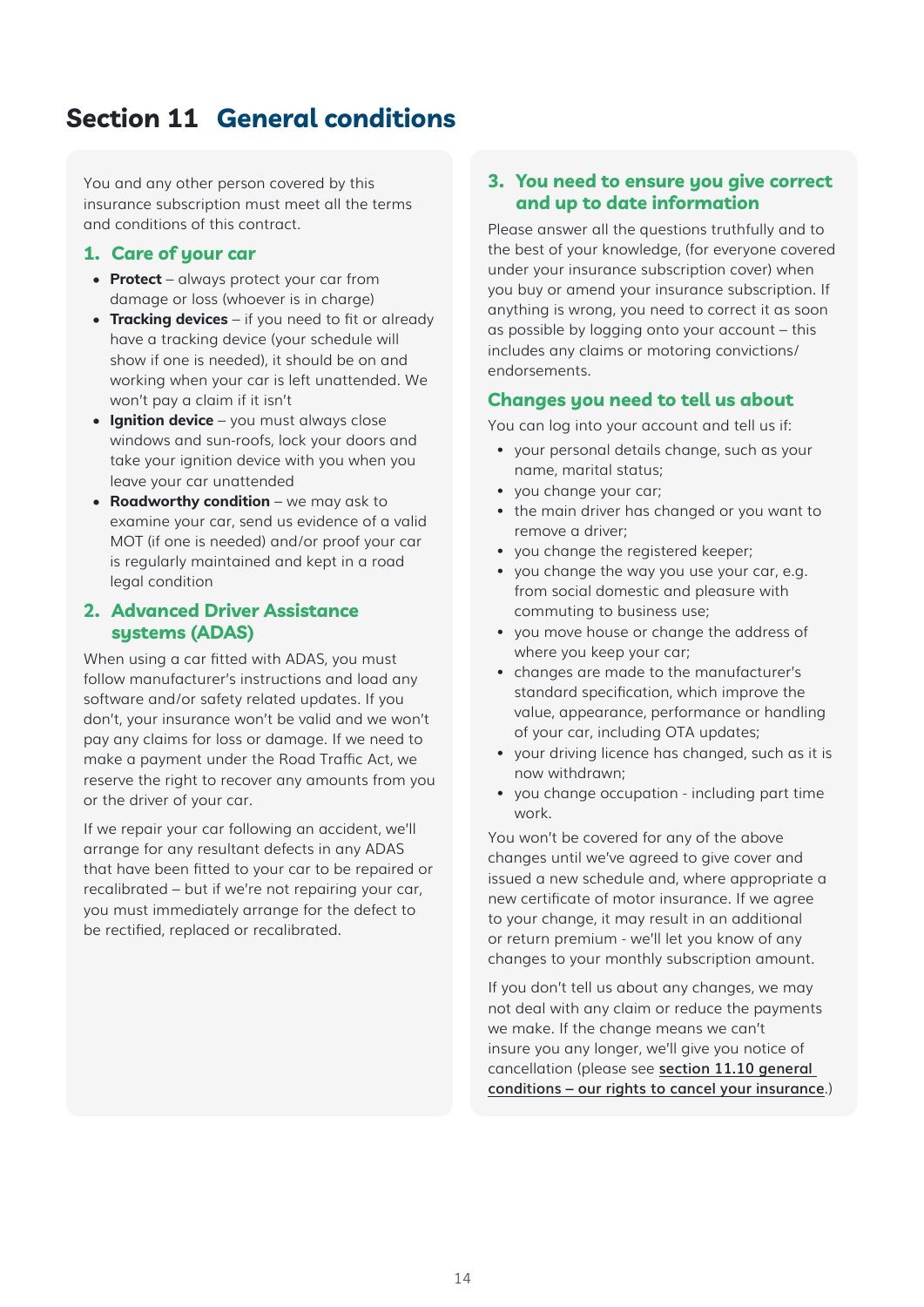# <span id="page-15-0"></span>**General conditions - continued**

# **Documents and information we might need from you**

To help us validate your details, we may ask you to send us documents, information or allow us to access databases. This could include your car registration document, proof of your address and a copy of your utility bill.

If you don't send us these documents/information or permission to access a database, we may have to cancel your insurance subscription cover.

### <span id="page-15-1"></span>**4. Misrepresentation, fraud and financial crime**

If you or anyone representing you:

- give us misleading or incorrect information to any of the questions asked when applying for or amending this insurance subscription cover;
- fail to let us know about changes to the details we have about you or your insurance subscription cover;
- deliberately misleads us to obtain cover, a cheaper premium or more favourable terms;
- send us false documents;
- make a fraudulent payment by bank account and/or card;

we may:

- amend your details with the correct information, apply any relevant terms and conditions, collect any additional premium and update your monthly subscription amount;
- not deal with a claim or reduce the amount of payment we make;
- cancel or avoid your insurance subscription (treat it as if it never existed), including all other subscriptions and policies which you have with us.

Where fraud is identified, we'll also:

- not return any premium paid by you;
- recover from you any costs you've caused us to pay;
- pass details to fraud prevention and law enforcement agencies who may access and use this information. Other insurers may also see this information.

# **4.1 Claims fraud**

If you or anyone representing you gives us misleading or incorrect information when making a claim or part of any claim that is fraudulent, false or exaggerated, you will lose all benefits under this policy from the date of the fraudulent claim(s). We will cancel the policy and retain all premium you've paid for this policy. We may also:

- reject the claim or reduce the amount of payment we make;
- cancel your insurance subscription cover from the date the fraud took place and keep all the premiums paid;
- get back from you any costs you've caused us to pay; and
- pass details to fraud prevention and law enforcement agencies who may access and use this information. Other insurers may also see this information.

### **5. Accident and claims procedure**

You or any other person driving under this insurance subscription cover must:

- let us know when anyone covered has had an accident;
- let the police know if your car or its contents are stolen or vandalised as we'll need the crime number;
- send us all communications from other people involved, without replying;
- immediately tell us about and send to us, any notice of intended prosecution, inquest, fatal inquiry or any writ, summons or process without replying;
- co-operate and give us all the details of your claim to help us validate and process it;
- give us access to review and use data stored by your car or its manufacturer to help us deal with any claims made against your subscription cover including by any third parties;
- give us access to any dash cam footage for the purpose of helping us to deal with any claims made against your subscription cover including by any third parties.

You must not, without our consent:

- negotiate or admit responsibility: or
- make any offer, promise or payment.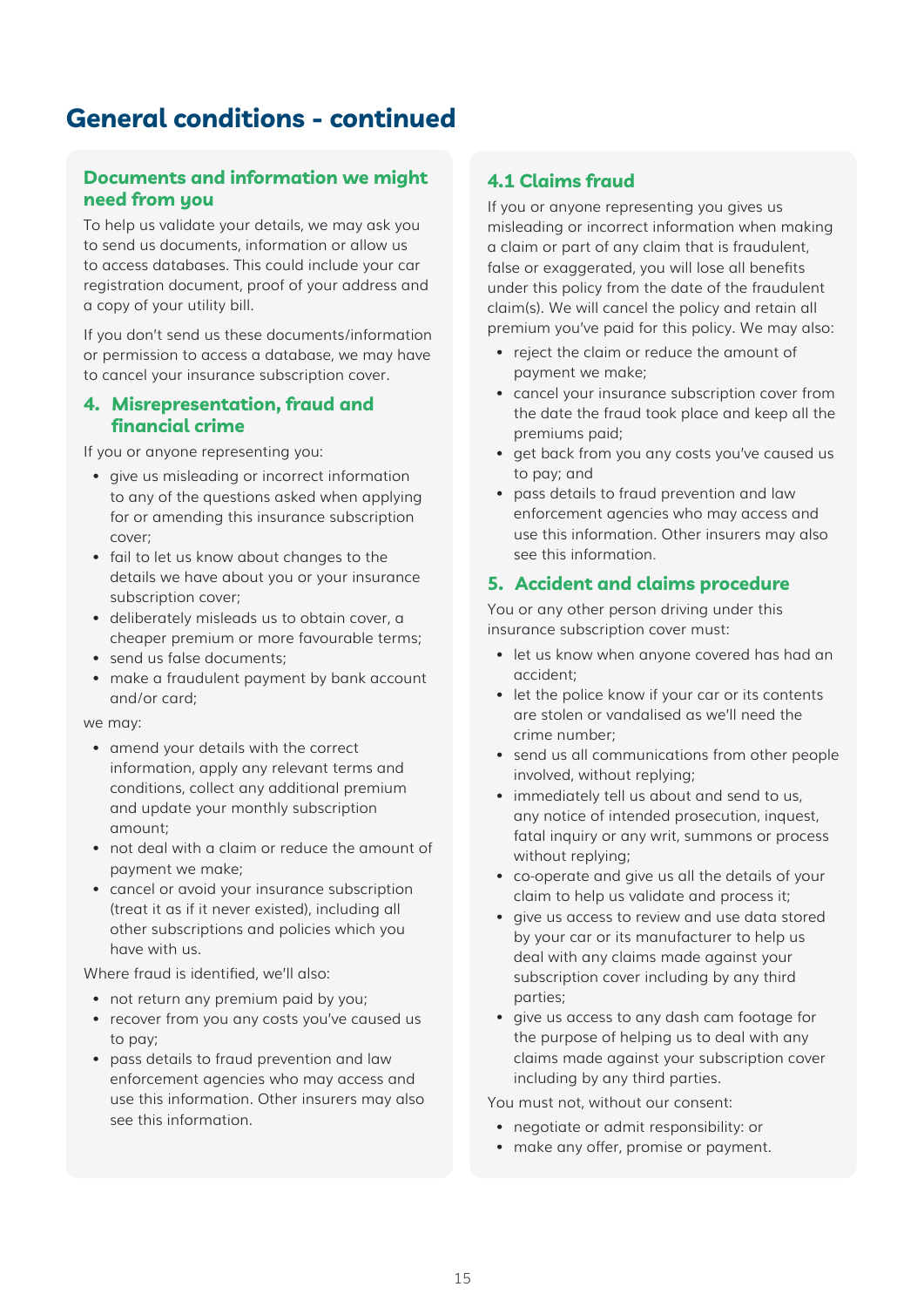# **General conditions - continued**

We're entitled to:

- have total control to conduct, defend and settle any claim; and
- take proceedings, in your name or in the name of any other person claiming under this insurance, at our own expense and for our own benefit to recover any payment we've made or to pursue a claim for damages.

We won't make any refund or pay for any claim where we are legally prevented from doing so, for example by a court order or sanction.

# **6. Other insurances**

If any loss, damage or liability is covered by this insurance subscription cover and another insurance policy, we'll only pay our share. This condition doesn't apply to **[section 7, personal](#page-11-1)  [accident benefits](#page-11-1)**.

### **7. Compulsory insurance laws**

If we have to make a payment under the law of any country, that we wouldn't normally have to make, you must repay us that amount.

# **8. Car sharing**

It won't affect your insurance subscription cover if you accept money from passengers as part of a car sharing arrangement if:

- they're being given a lift for social or similar purposes;
- your car isn't built or adapted to carry more than eight passengers;
- this isn't part of a business of carrying passengers; and
- you don't make a profit from the money you get.

### **9. Voluntary use**

Cover for volunteering is included as long as you don't accept payment or income other than reasonable expenses to cover running costs such as fuel.

### <span id="page-16-1"></span>**10.Cancellation**

### <span id="page-16-0"></span>**Our rights to cancel your insurance subscription**

We'll cancel your insurance subscription cover by giving you 7 days' notice if:

- we find any misrepresentation or any attempt to gain an advantage under this insurance subscription cover to which you're not entitled, please see **[section](#page-15-0) [11.4 general conditions](#page-15-1)**;
- we find you or anyone covered under this insurance subscription cover is involved in, or associated with insurance fraud and/or financial crime;
- you or anyone else covered by this insurance hasn't met the terms and conditions of this contract;
- your circumstances have changed and we can't insure you;
- you behave inappropriately for us to continue your insurance, e.g. if you harass or show abusive, threatening, racist or sexist or any other anti-social or discriminatory behaviour towards our staff.

#### **[Please refer to Section 13 in relation to failed](#page-17-0)  [payments.](#page-17-0)**

Our cancellation notice will be emailed to you and will tell you the reason for cancellation and the date the insurance subscription cover will end. We'll also confirm whether a refund of any subscription amount is due to you.

You may not get a refund of any premium paid if you've made a claim or we identify misrepresentation, fraud or financial crime.

### **Your rights to cancel your insurance subscription**

You can cancel any time before your start date and will not be charged.

You can cancel your insurance subscription cover at any other time by logging onto account and select cancel. We'll refund any money due to you less a charge for the time you've been on cover..

If your insurance requirements change, e.g. you change your car, and we're no longer able to insure you, you'll need to arrange cover elsewhere and review your insurance subscription cover with us.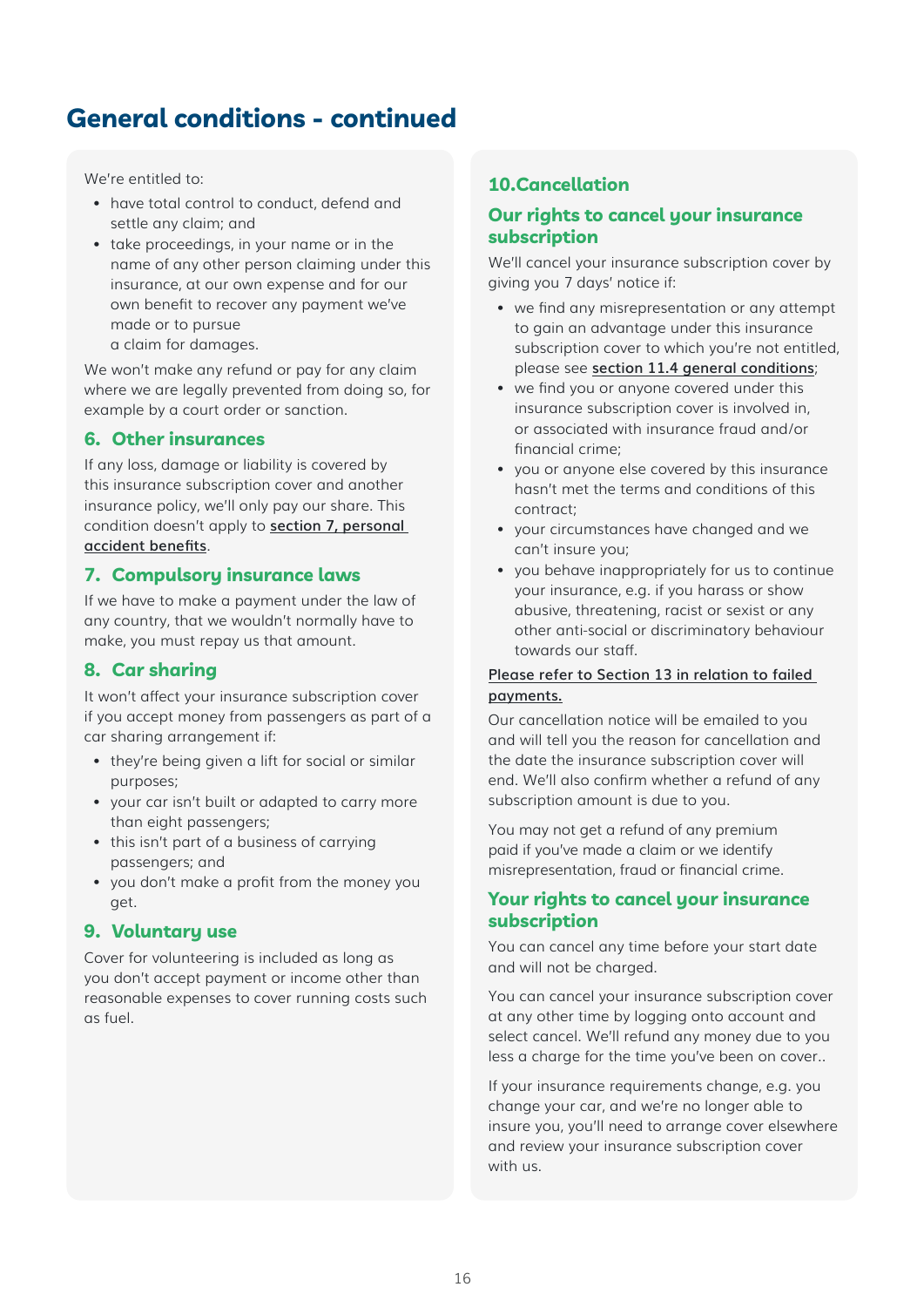# **General conditions - continued**

#### **11.Insurance premiums**

All insurance subscription premiums include insurance premium tax where applicable. You may also have to pay other taxes or costs, for example if the premium is reimbursed by an employer it may be classed as a taxable benefit in kind. If so you'll need to pay this tax or cost yourself.

#### **12.Flow subscription cover**

Your insurance subscription cover will automatically continue each month unless you tell us otherwise.

We'll let you know how much your monthly premium will be and also tell you in advance when the price will change so you can review your cover.

Your price may change if:

- you make a claim
- the government change the rate of Insurance Premium Tax
- you change your insurance subscription
- inflation rates relating to cars change
- our view of claims cost changes

We reserve the right to stop your insurance subscription in line with our rights under **[section](#page-16-1)  [11.10 general conditions - cancellation](#page-16-1)**.

#### <span id="page-17-0"></span>**13.Payment**

Your insurance subscription premium will be due on the start date of the subscription period shown on your schedule and on the same date of each following month. If you joined on a day that doesn't exist in the next calendar month, your payment would be collected on the last day of the month.

If we don't receive payment for your first month of cover then you will not be covered and you'll need to re-arrange your first payment with us.

If we don't receive a payment for any subsequent renewal of your insurance subscription, we'll let you know by email and give you 4 days notice that we'll cancel your insurance subscription cover if your payment is not received. If we don't hear from you, your insurance subscription cover will be cancelled from the date given in the cancellation notice email.

If you make a claim during this period, you must pay your outstanding premium before we pay your claim.

Please make sure you keep your payment card details up to date at all times. You can update these by logging into your account.

### **14.The law that applies to your insurance subscription**

The law of England and Wales applies to your contract with us.